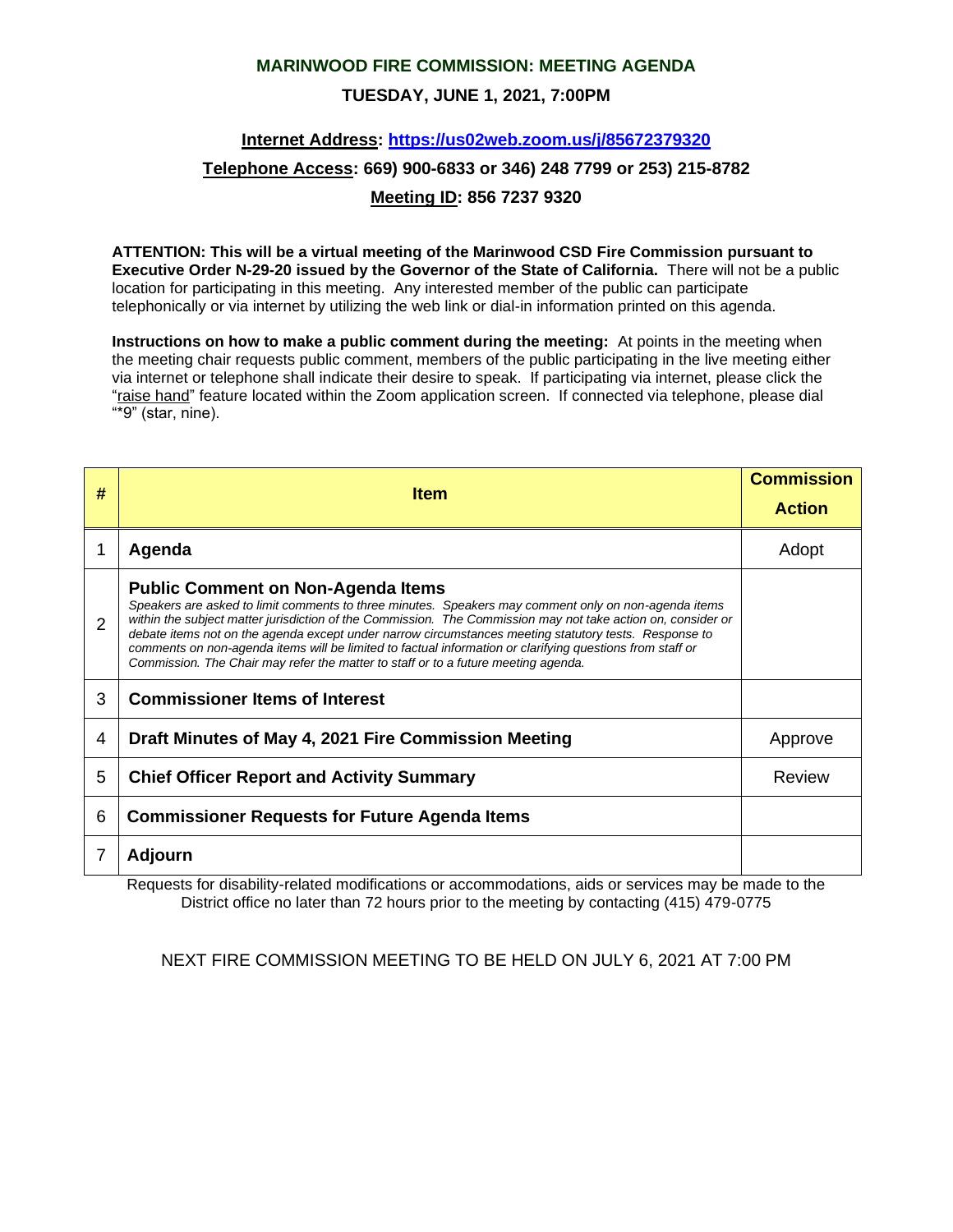#### **MARINWOOD COMMUNITY SERVICES DISTRICT** DRAFT MINUTES OF FIRE COMMISSION MEETING **May 4, 2021**

**Time and Place:** 7:00PM Via Teleconference

#### **Present:**

Commissioners: Chair Steve Farac, Tom Elsbree, Pascal Karsenti, Ron Marinoff Absent: Greg Stilson (CSA 13 Alternate) Staff: District Manager Eric Dreikosen, San Rafael Fire Chief Darin White Board:

Farac called the meeting to order at 7:03 PM.

- **1. Agenda** No edits were requested by Commissioners. Chair Farac adopted the agenda as presented..
- **2. Public Comment on Non-Agenda Items** There were no comments from the public.
- **3. Commissioner Items of Interest** There were no Commissioner Items of Interest
- **4. Draft Minutes of April 6, 2021 Fire Commission Meeting** M/s Marinoff/Elsbree to approve Draft Minutes of April 6, 2021 Fire Commission Meeting as presented. All approved. Motion carried unanimously.
- **5. Chief Officer Report and Activity Summary** Commission received Chief Officer Report and Activity Summary.
- **6. Requests for Future Agenda Items** There were no requests for future agenda items.

The meeting was adjourned at 7:36 PM.

Eric Dreikosen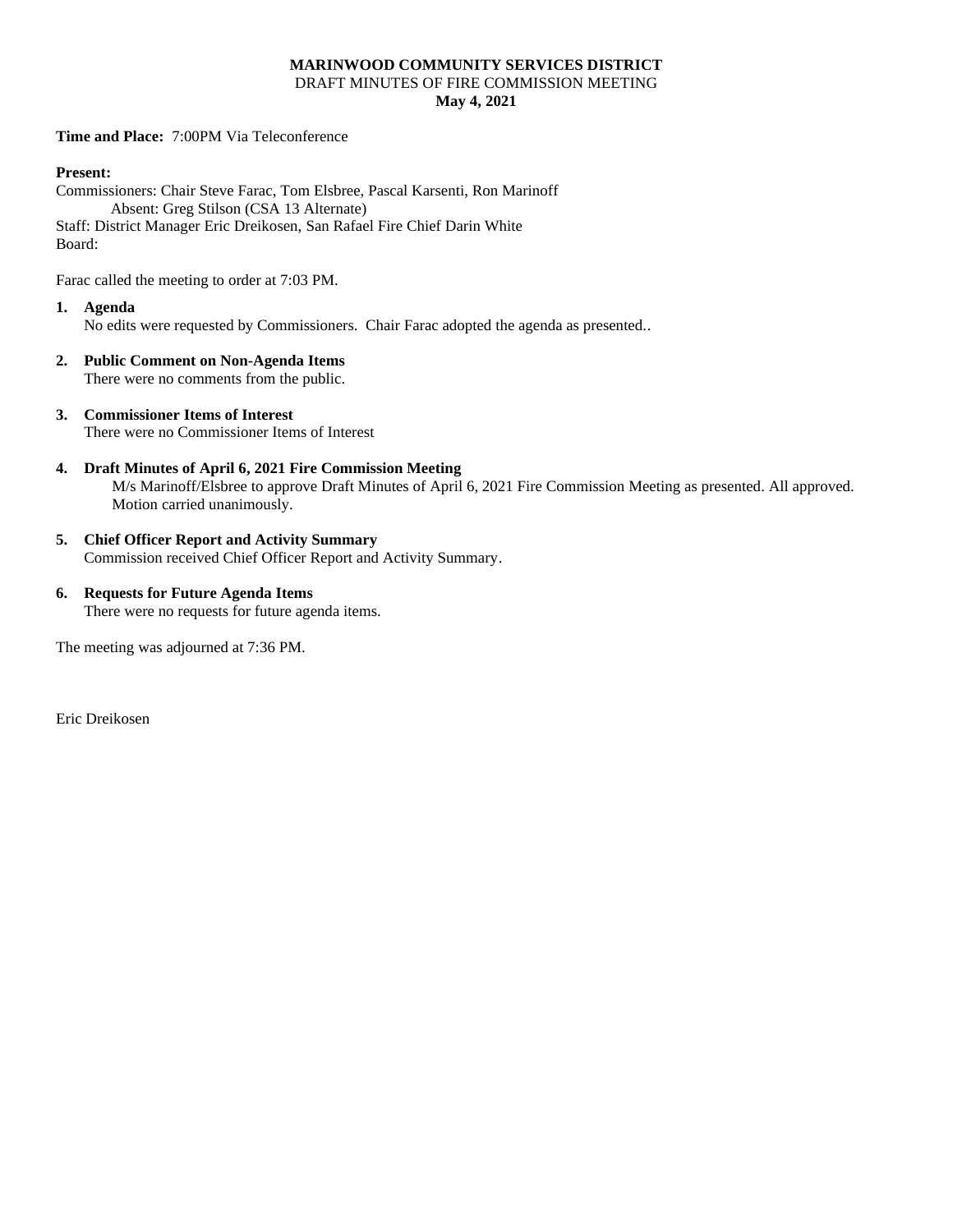

### **Memo**

**To:** Marinwood Commissioners

**From** Darin White, Fire Chief

**Date:** June 1, 2021

**Re:** Fire Department Update

# **Marin Wildfire Prevention Authority-** (MWPA)

MWPA Executive Director Mark Brown presented and the Board of Directors approved the 2021-22 Workplan and 2021-22 Annual Budget on May 27, 2021. The Advisory Technical Committee, Finance Committee and Citizens Oversight Committee have all weighed in on the proposals and there are approximately 111 proposals being submitted. The total is approximately \$18,000,000.00 for all agencies. Moving forward Director Brown assured that there will be language and budget adjustments and he promised a more streamlined effort next year.

\_\_\_\_\_\_\_\_\_\_\_\_\_\_\_\_\_\_\_\_\_\_\_\_\_\_\_\_\_\_\_\_\_\_\_\_\_\_\_\_\_\_\_\_\_\_\_\_\_\_\_\_\_\_\_\_\_\_\_\_\_\_\_\_\_\_\_\_\_\_\_\_\_\_\_\_\_\_\_\_\_\_

As a reminder the proposals involve local, defensible space, and core funding allocations and build on last year's risk reduction efforts.

## **Vegetation Management**

It is recognized that 1,000 hour fuels and 100 hour fuels are far below normal moisture content and the problem is being made worse by the increasingly severe, extreme, and exceptional drought conditions we are faced with.

Since May 7th, approximately 335 inspections have been completed on multiple streets including but not limited to: Huckleberry Rd, Johnstone Dr, Blackstone Dr, Blackstone Ln, Las Gallinas ave, Silver Pine Terrace, Blue Blossom Ct, Creekside Dr, Ridgegate, Verbena Ct., Luiz Ct, Rock Rose Ct, and more. Out of those inspections. We anticipate the possibility of grazing at Idylberry and Grasshopper Hill to start around mid-June, or sooner, depending on contractor availability.

# **Pacific Gas and Electric (PG&E) and Public Safety Power Shutoffs (PSPS)**

On Friday May 21, 2021 PG&E held a Wildfire Safety Working Session with stakeholders. This year their efforts are designed to place an emphasis on areas closer to the wildland urban interface (WUI). Their staff anticipates a reduced risk of wildfire in communities due to their previous efforts, lessons learned, and the use of new wildfire risk modeling. This new model assesses fast burning fuels and laddering effects. Additional system improvements involve the use of more precise pinpointing of the high-risk areas for system hardening, vegetation management and other wildfire risk reduction work.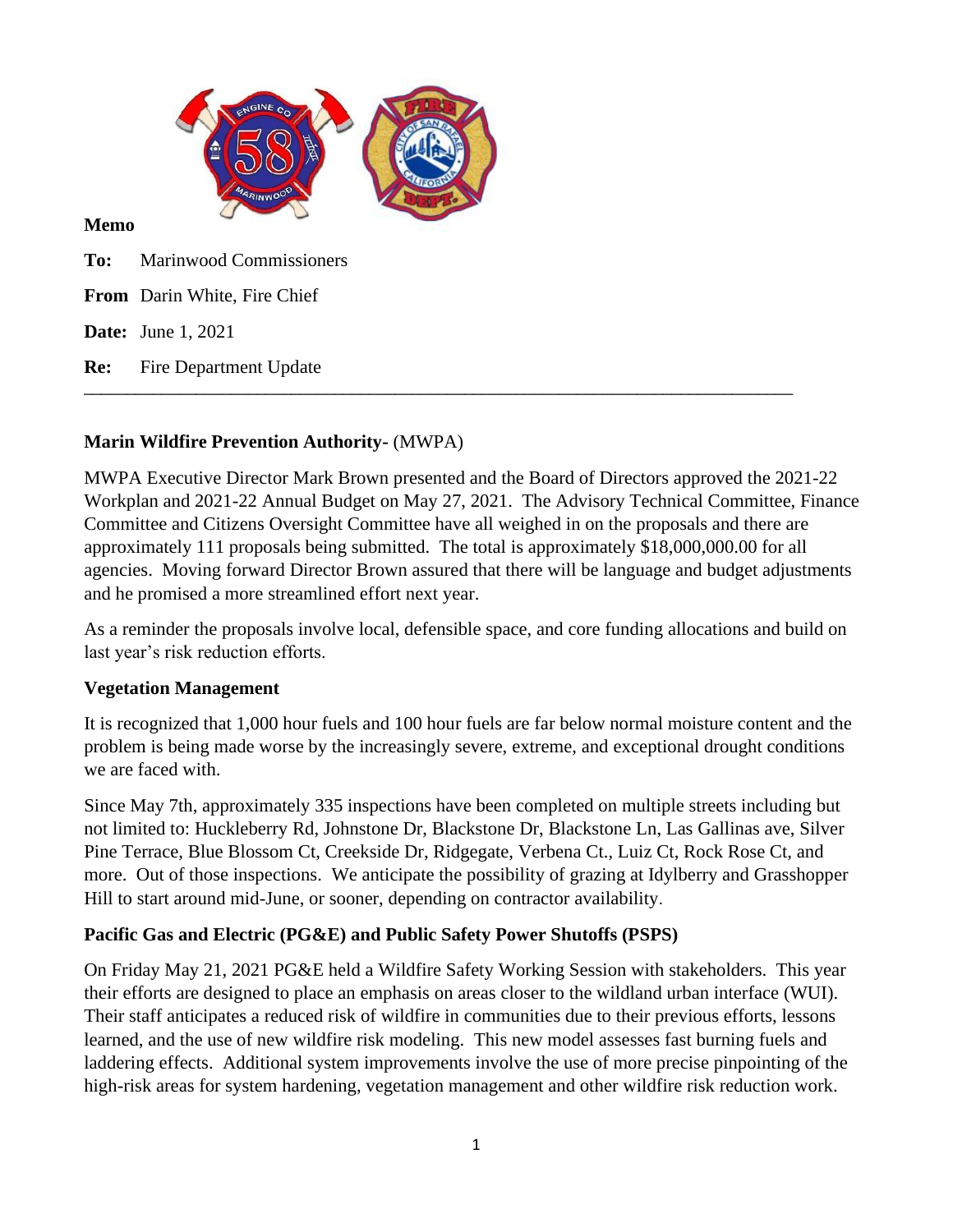There are now:

- 1300 weather stations deployed, 300 are planned for this year.
- Six (6) satellites (fire detection and alert systems)
- 135 additional wildfire cameras deployed in 2021 (including one on San Rafael hill sometime this year).
- Weather forecasting now takes place up to four (4) times a day and as far in advance as 105 hours out.
- Sectionalzing devices planned for 2021: two(2) as opposed to sixty (60) placed in 2020.
- Enhanced Vegetation Management: fifty-one (51) line miles with six (6) line miles in the Lucas Valley Rd area.
- 100,000 miles of overhead power lines inspected annually (some multiple times per year)
- 1800 high risk miles of overhead power lines will be inspected in 2021.
- There is a new technology being evaluated for suitability to install with our HD cameras. This technology may be able to distinguish fog from smoke.

Some helpful PG&E links include:

Pge.com/wildfire safety

Pge.com/pspsalerts

Pge.com/weather

Pge.com/backuppower

Safetyactioncenter.pge.com

Pge.com/medical baseline

## **Guidelines/COVID-19:**

According to Dr. Willis, Marin County's Health Officer, case rates are down to the numbers they were at one year ago. 86% of the population in Marin County over the age of 12 are now vaccinated. 93% of the cases are among unvaccinated. Marin is the most highly vaccinated county in the state. In fact, Marin has the highest vaccination rates over any county in the country. It takes 2 weeks to become fully immune after the second dose. About 60% of the population in Marin are considered fully immune to COVID-19. Children in the age range 0-11 years old make up 12% of the population. Persons aged 65 or greater have a 98% vaccination rate. Persons age 50-64 have an 87% vaccination rate. Vaccine equity has been a key strategy in Marin County. Higher vaccination rates may correlate to higher education within the county. Many Marin County residents have the resources to follow the science and protect themselves. Transportation to access sites is not a concern as is access to information and resources pertaining to the vaccine are more readily accessible. Mass vaccinations sites and existing partnerships/relationships help to achieve the outreach and education to accomplish vaccinations. 8,000 out of 14,000 children/teens between the ages 12-15 years old have been vaccinated since May 13, 2021. Pfizer can be administered to 12-15 year-olds who walk in with their parents (to a vaccination site such as pharmacies).

1 more week to meet the Yellow tier. We must remain below 2 cases as of June 1 (for the previous 2 weeks). Yellow Tier: Gyms: 25-50% capacity, bars that don't serve food: -25% capacity. Beyond June 15, 2021: Same approach to all counties, tier system to go away, much less regulation, more about